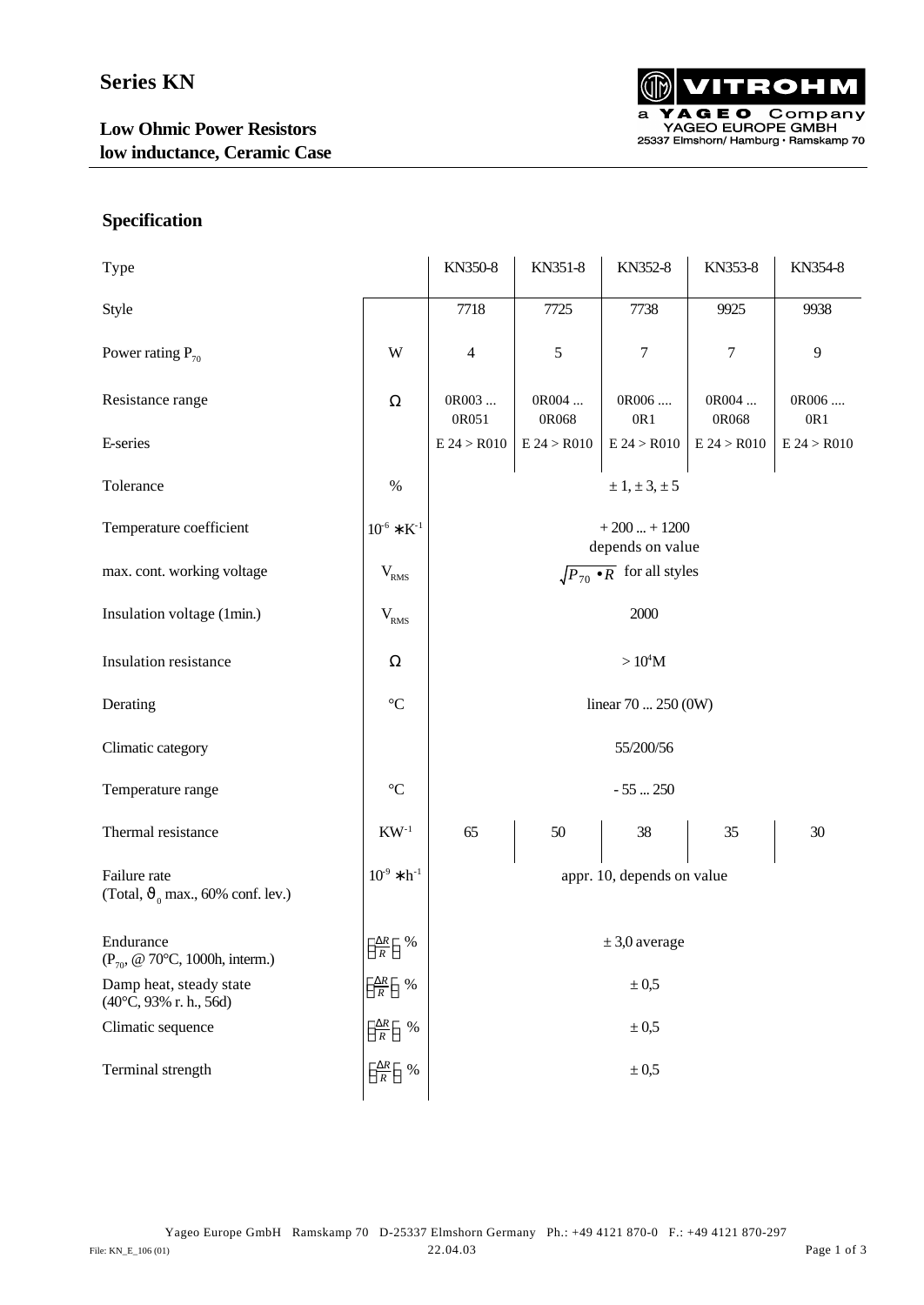# **Series KN**

#### **Low Ohmic Power Resistors low inductance, Ceramic Case**



| Type                                                  |                              | KN350-8                                           | KN351-8 | KN352-8 | KN353-8 | KN354-8 |
|-------------------------------------------------------|------------------------------|---------------------------------------------------|---------|---------|---------|---------|
| Terminal tensile strength                             | N                            | 50                                                |         |         |         |         |
| Resistance to soldering heat<br>$(260^{\circ}C, 10s)$ | $\frac{\Delta R}{R}$<br>$\%$ | $\pm$ 0,2 typ.                                    |         |         |         |         |
| Solderability                                         | ${\bf S}$                    | 2,5 Flowtime, solderglobule test, IEC 60068-2-20T |         |         |         |         |
| Marking                                               |                              | Printed in clear                                  |         |         |         |         |

Dimensions in mm:



| KN350-8 |    | KN351-8   KN352-8   KN353-8 |    | KN354-8 |
|---------|----|-----------------------------|----|---------|
| 18      | 25 | 38                          | 25 | 38      |
| 4U      |    | 60                          | 45 | 60      |

Measuring Length L<sub>2</sub>:

: Resistance value is measured over the centered length  $L_2$ , on terminals free of oxide and contaminations. Differing conditions require adequate corrections ( $R_{\text{terminal}} = 0.4 \text{m}\Omega/\text{cm}$ ).